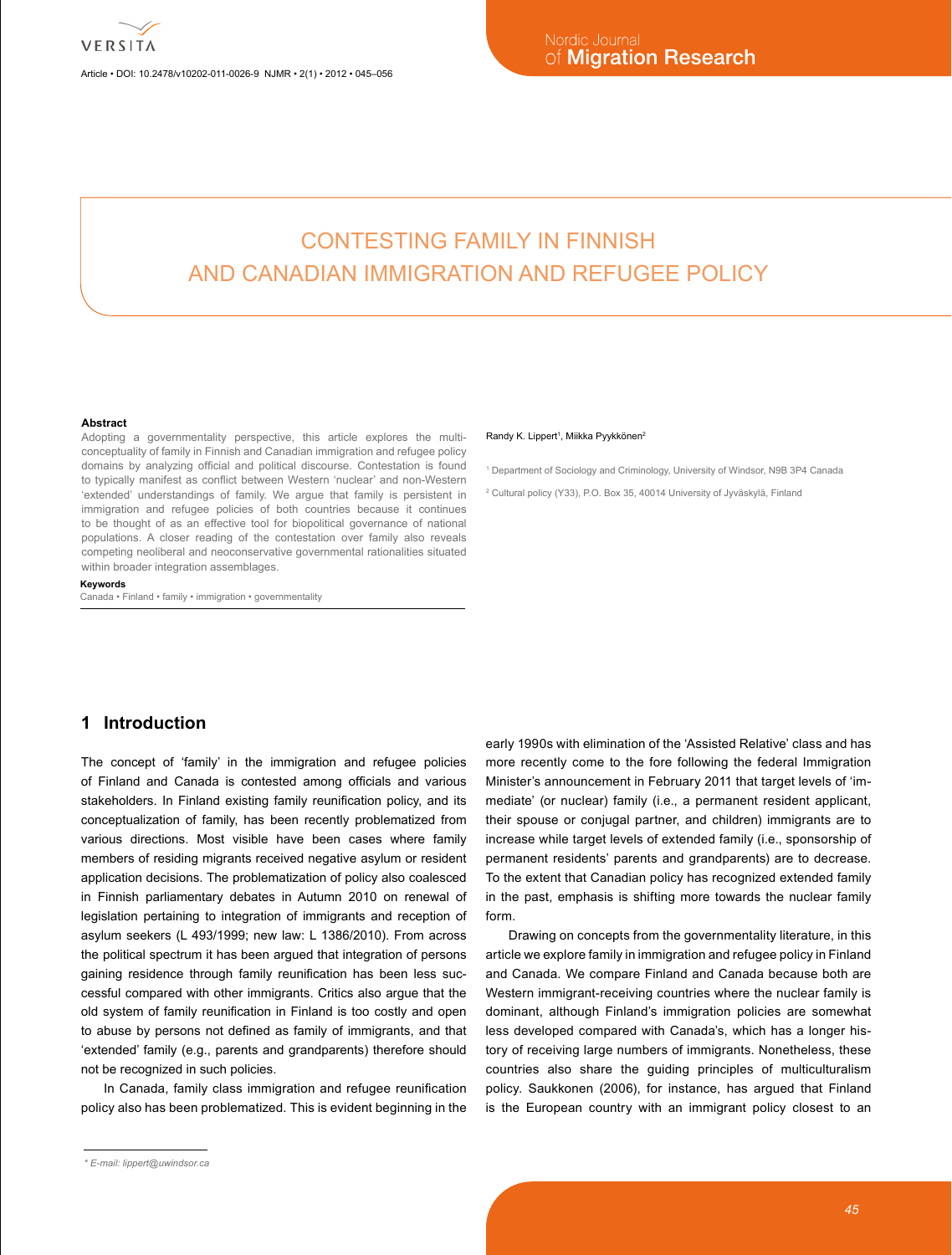integration-oriented multiculturalism that has been the Canadian model for almost three decades.

In an era said to be increasingly influenced by neoliberalism's valorization of the enterprising, self-supporting individual (Rose [1992;](#page-10-0) Rose, O'Malley & Valverde 2006), the very persistence of a family designation in immigration and refugee policies seems peculiar from the outset. Neither the governmental role of family nor why it is recognized in these policies is self-evident, thus encouraging empirical inquiry into the anticipated governmental roles of family. This policy domain is especially a fertile ground to unearth insights about family as a biopolitical instrument of population (see Dean [2010](#page-9-0); Foucault [2007\)](#page-10-1) and as an element of integration assemblages. To this end we ask several questions consonant with a governmentality perspective: How is family represented in immigration and refugee policy in Finland and Canada? How is family being problematized and contested? How is family seen as an instrument of government and what rationalities can be discerned shaping family and ultimately populations in these policies?

Through our empirical examination of legal, programmatic, and other relevant texts we discover that in both Finland and Canada contestation over family typically manifests as conflict between Western nuclear and non-Western extended understandings. In both countries this distinction is found to center on 'from where newcomers have migrated' and 'through what means.' Asylum seekers and refugees – who are primarily from non-Western countries – are permitted to be accompanied by their nuclear family, while other immigrants are allowed to be accompanied by their extended family. In both countries there is a distinguishable move towards further limiting family to the nuclear form. However, we argue that a closer reading of the contestation over family in the two countries reveals that family persists in policies because it continues to be thought of as an effective tool for biopolitical governance of national populations and that two governmental rationalities – neoliberal and neoconservative formulations – can be discerned anticipating the family's role. This article contributes to the governmentality literature by lending further insight into how family figures in immigration and refugee policy as a governmental tool and by illuminating the governmental rationalities that shape family within broader integration assemblages.

### **2 Governmentality and the family**

This article adopts a governmentality perspective inspired by Michel Foucault's later writings and lectures (see, among others, Dean [2010;](#page-9-0) Foucault [1991](#page-10-2), [2007](#page-10-1); Lippert & Stenson [2010;](#page-10-3) Rose [1999;](#page-10-4) Rose, O'Malley & Valverde 2006). In this perspective, government refers to the 'conduct of conduct' and is broadly defined as 'any attempt to control or manage any known object' (Hunt & Wickham [1994:](#page-10-5)78). A major concern of this corpus of work has been to identify the governmental discourses or 'rationalities' that shape the governance of populations within and through myriad programs. Rationalities refer to widely shared discourses that give reasons for governmental actions. They are transferable from one societal context to another, but in every context they have their own moral forms, epistemological characters, idiomatic form, and *telos* (Rose [1999:](#page-10-4) 24–28). In this perspective 'program' refers to imagined projects, designs, or schemes of varying scope and ambition for organizing and administering social conduct and that assert knowledge of particular domains (Gordon [1980:](#page-10-6) 248). Specific tools or 'technologies' (see Dean [2010:](#page-9-0) 196–98; Lippert [2010\)](#page-10-3), of which family is one vital but neglected example, come to be assembled within specific programs, that is, they become enlisted in broader assemblages of governance.

Foucault himself focused upon the transformation of family from self-governing unit within sovereign rule to a biopolitical understanding of family as an instrument of the art of government of the population. From the mid-eighteenth century the family has been an instrument through which governmental campaigns of marriage, public health, and education have taken place. Since then to a great extent family has translated individual interests to interests of population as a governable totality (Foucault [1991](#page-10-2), [2007:](#page-10-1) 104–5). Family is not only an element within population in Foucault's writings, but an important element of the so-called normalizing power that educates members about virtue, promptness, economic responsibility, and self-control. The rationality of normalization comes from both strengthening and maintaining the vitality of population and morality of men, women and children (Foucault [1985:](#page-10-7)141–83, [1986](#page-10-8):145–85; see also e.g., Yesilova 2009). Family can thus be seen as an instrument through which immigration, individuals, population, culture and economy are governed. Following Foucault's lead, the chief claim of governmentality theorists has been that family was largely supplanted by the population concept. As Hunt and Wickham [\(1994:](#page-10-5) 77) described this development:

By addressing population, governments were able to target each individual, as part of the population; the family as the unit of the nation was now clearly insufficient. . . The family was still an important instrument of government, but it was now secondary to the master concept of population.

But what kind of family and how can family be an instrument or technology of government? Although several scholars have examined immigration and refugee policy and practices using a governmentality conceptual 'tool-kit' (e.g., Lippert [2006](#page-10-9); Pratt [2005;](#page-10-10) Pyykkönen 2007; Walters 2002), there has been only limited attention paid to integration in place of what might be termed 'border practices'. We believe both are important and indeed may be more interrelated and overlapping than previous work has implied. Moreover, while a few governmentality-informed works have begun to discern or discuss the presence of plural rationalities in particular domains, including neoconservatism (O'Malley 2001; Park & Lippert [2008](#page-10-11): 197; see also Larner [2000](#page-10-12) below), there has been a neglect of the role of family in relation to these sometimes competing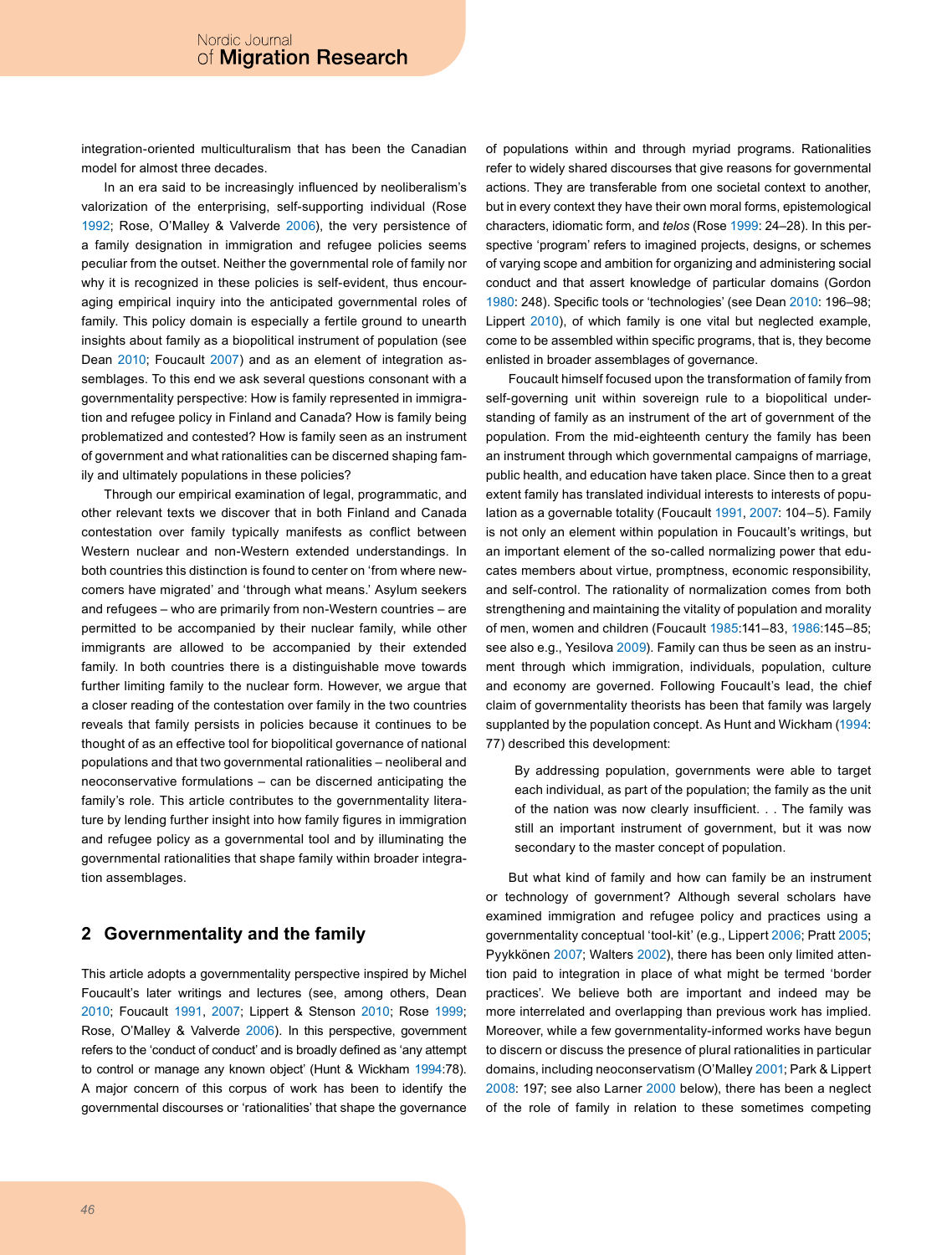rationalities. The general dearth of attention to family in governmentality work (but see Ashenden [1996](#page-9-1); Rajas, this issue) and closely related scholarship is somewhat surprising given Foucault's comments above but also since Donzelot's [\(1979](#page-9-2)) ground-breaking *Policing of Families* and early work of Rose [\(1985](#page-10-13); [1987](#page-10-14)) identified the family as a key locus of governance in relation to 'the social' (usually used to refer to what is understood as Welfare State arrangements), both of which inspired of what is now a voluminous body of work.

In an instructive exception to the tendency to overlook family as a contemporary instrument of government in this literature, Larner ([2000\)](#page-10-12) discerns neoconservative and neoliberal conceptions of the family in policy discourses in New Zealand. Larner analyses the New Zealand government's ill-fated effort to instill a code of conduct for families and individuals. In particular, Larner argues the code is 'a hybrid assemblage marked by both neoliberal and conservative rationalities' (Larner [2000:](#page-10-12) 261) that has implications for understanding the governmental role of family relations. Larner ([2000:](#page-10-12) 256) writes:

. . . Family provides a nexus for the articulation of neoliberal and neoconservative formulations . . . Yet while both neoliberalism and neoconservatism are hostile to social welfarism and mobilize the family as a solution to 'state dependency,' each is premised on a different understanding of the concept. . . Neoconservatism aims to revalue women's place within the family, particularly as mothers. . . Neoliberalism, by contrast, no longer requires women to enter a sexual contract and sees familial relationships as a matter of 'lifestyle choice'.

Larner elaborates further: 'Neoconservatism re-inscribes the traditional sexual division of labor, placing women back in the home. Neoliberalism privileges paid work, but at the same time domestic work and childcare once again disappear' (Larner [2000](#page-10-12): 262). Exceptions like this aside, overlooked in the governmentality literature are representations of family as an instrument of governing the population within and through policy domains – such as immigration and refugee policy – and which are constituted by particular rationalities of government. Larner's distinction is vital and we invoke it later in this article in analyzing features of Canadian and Finnish immigrant and refugee family policies.

# **3 Previous research on family in immigrant integration**

There is of course a long tradition of studying families in the context of immigrant integration in Europe and North America (see e.g., Gordon [1964;](#page-10-15) Jaakkola [1991](#page-10-16); Rex & Tomlinson [1979](#page-10-17)). Classic and functionalist immigration research has focused upon the social networks that families offer to individuals; the role of families in maintaining 'original cultures'; and how families contribute to adaptation to the host

country and its culture (see also Menjivar [2000](#page-10-18)). Presently a major research focus is on understanding family among non-European immigrants living in host societies; use of extended family in transnational connections and for resettlement (e.g., Amuedo-Dorantes & Mundra [2007](#page-9-3)); how families transmit cultural ideas and values between generations; and the role of families in individual newcomers' psychological well-being (see e.g., Peltola [2009](#page-10-19); Phinney *et al* [2000\)](#page-10-20). There are, however, relatively few studies exploring immigrant families as part of integration assemblages (but see Dahlstedt [2009](#page-9-4)).

Much previous research above tends to be realist, taking family as a self-evident social institution (but see Boyd [1989](#page-9-5), [1994](#page-9-6)), leaving little allowance for the constitutive role of discourse. The familial is often seen as a 'variable' or 'factor' to be considered in determining integration or settlement 'outcomes' rather than as constituted through discourse as part of an historical assemblage and to be studied accordingly. Indeed, in drawing on Foucault's thought and assumptions about power-knowledge, we would be remiss not to underscore that the knowledge represented by this research above is itself an element of integration assemblages that permit family to be thought about and 'instrumentalized' in efficient ways in this domain of governance. More to the point, however, is that the existence of family reunification and family class immigration in Finnish and Canadian policies, respectively, and allowances on the basis of family in the first instance tend to be taken for granted in previous research. As a result, largely omitted are what we suggest are crucial questions about whether and how family is contested and especially what is at stake *governmentally,* including whether and how governmental rationalities provide for and shape family in immigration and refugee policy domains and in relation to the broader governance of Finnish and Canadian populations[.1](#page-9-7) To begin to address these questions, in the next section we discuss how family is currently defined in Finnish and Canadian immigration and refugee policies and laws. This is followed by sections detailing how family is being problematized and contested in both countries.

# **4 Family in Finnish and Canadian immigration and refugee policy**

Finland has no particular Act defining family. Rather, its definition derives from legislation regulating marriage/partnerships, taxation, supplementary benefits, fatherhood/motherhood, responsibilities towards children, and wealth inheritance. Family in Finnish immigration and refugee policy is legally defined as a nuclear family and a basic societal unit with legal rights and responsibilities consisting of two adults living together and possibly minor children whom are either biological offspring or for whom at least one adult has legal custody (see [L 301/2004](#page-10-21), §37). The Foreigner's Act excludes other relatives from the family sphere. This is evident in the regulations concerning family reunification, which is an official path to migration status in Finland. The right of family reunification extends to persons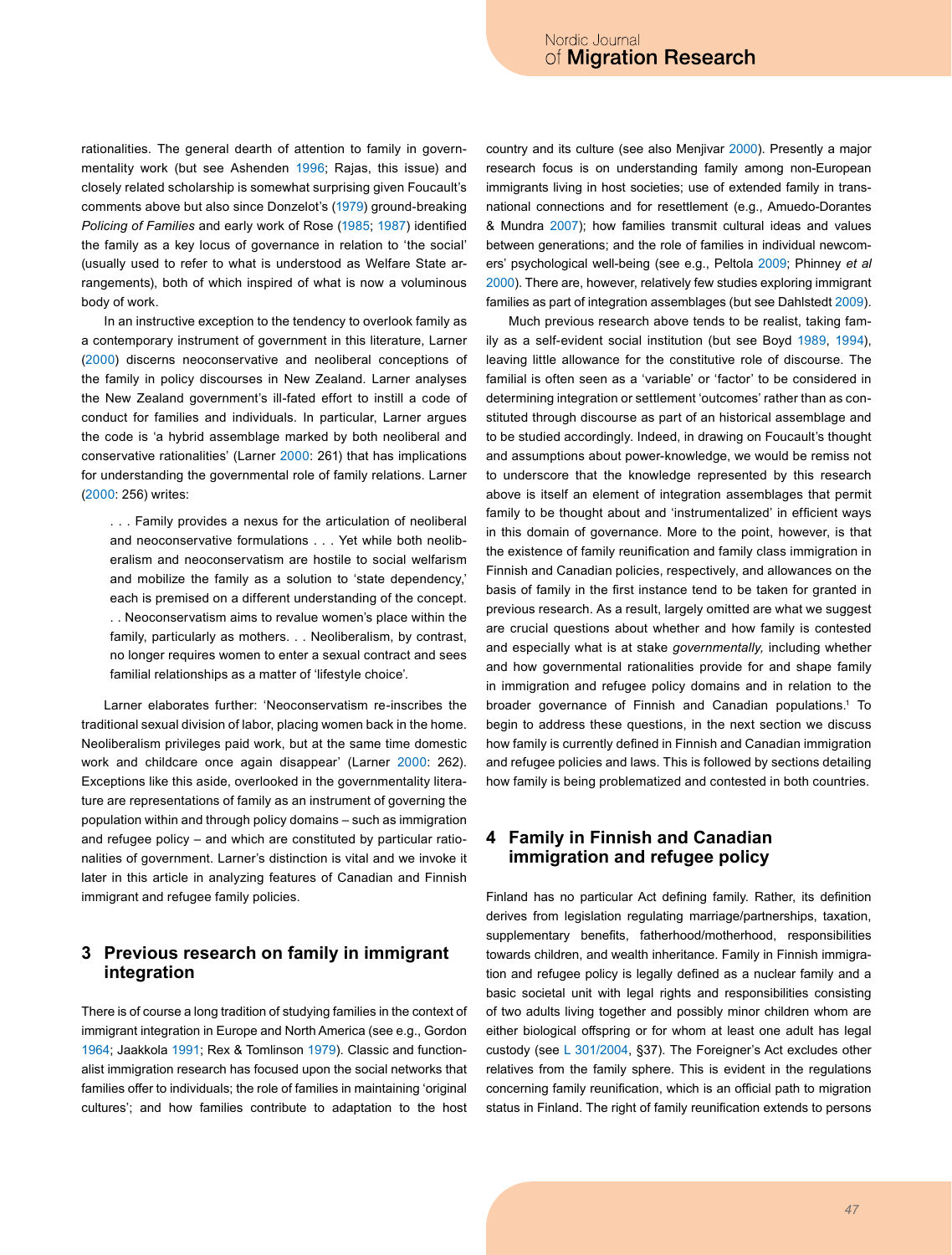with residence for marriage partners or biological children only. This approach is used almost without exception when non-European migrants bring family members to Finland. Relatives other than spouses or children can have family reunification permission only in exceptional cases. European Union (EU)-citizens are an exception as they can be accompanied by children under twenty-one years old and by their parents and grandparents. All immigrant groups except asylum seekers are entitled to automatically receive public family reunification support. However, the Ministry of Interior has in many cases adopted the 'Swedish model' and paid travel costs of nuclear family members of asylum seekers who have received residence permits.

In Canada two definitions of family are included in immigration and refugee policy.<sup>2</sup> The first is for family class immigration (e.g., sponsorship), which includes spouses/common law/conjugal partners, dependent children, parents, grandparents, or where the sponsor is without relatives in Canada, one relative by blood or adoption (see IRPA, [2001,](#page-11-0) Reg. 1(2) and Reg. 117). The second definition of family is used to determine who can accompany immigrants/refugees into Canada when they obtain permanent residence (i.e., who counts as accompanying family members). This definition of family is narrower and includes: (a) spouses/common law partners; (b) dependent children; and (c) dependent grandchildren (see IRPA, [2001](#page-11-0), Reg., 1(3)). It applies to persons who receive permanent residence due to recognition as refugees (see IRPA, [2001,](#page-11-0) Regs., 139–51) and those persons immigrating to Canada as skilled workers, business persons, and family class immigrants. Recently proposed legislation regarding human smuggling would result in changes to this arrangement. In particular, those deemed to arrive in Canada via 'smugglers' and who are recognized as refugees would no longer receive permanent resident status for five years, and would therefore be ineligible to sponsor family members as family class immigrants (it also seems likely they would be unable to obtain permanent resident status for non-accompanying family members (i.e., s.141) for five years, though at this early stage this remains unclear). Compared with Finland, definitions of family in Canadian policy, therefore, are (more) extended for immigrants in that they include grandparents but for refugees are similarly limited to the nuclear family. Both countries' policies define family differently depending on from where or through what means persons arrive as newcomers.

# **5 Problematizing family in Finland and Canada**

In the background of the recent problematization of family in Finland are earlier shifts in principles of Finnish immigration policy. The latest Finnish Immigration Policy Program (Työministeriö 2006) shifted its main focus to an intake of immigrants based on labor market needs. What has also influenced demands for restrictions of family reunification and for more intensive regulation are growing negative perceptions of immigration among the 'great public' and their expression in mass media. Recent cases have placed family reunification in the public eye. The most visible have been the so-called 'grandma cases' in which the residence applications of two grandmothers of former asylum seekers from Egypt and of a Russian 'marriage migrant', respectively, were repeatedly denied by Finnish Immigration authorities (e.g., Helsingin Sanomat [2010a\)](#page-10-22). A Lutheran parish gave sanctuary for the Russian grandma and an Orthodox convent for the Egyptian and they enjoyed wide support from media and civic organizations. Both eventually received residence after a lengthy and arduous processes.

At stake in these cases are different conceptions of family. Finnish immigration authorities did not recognize the grandmothers as family of immigrants. For their part, the grandmothers' supporters argued that immigrant families are always extended, especially in the case of non-European immigrants, and permanent residence should be granted on this basis (e.g., Helsingin Sanomat [2010b](#page-10-23)). Representatives of the Evangelist Lutheran Church and of civil society organizations demanded that family needed redefinition in the Foreigner's Act. Finland's Immigration Minister rejected these demands (Uusi Suomi 2010). Similar manifestations of conflict over definitions have occurred in family reunification cases involving adolescent asylum seekers, where youth were nephews or nieces rather than children of immigrants and were not defined as family according to Finland's Foreigner's Act [\(L 301/2004](#page-10-21): §37).

In Finland, the volume of applications for family reunification among asylum seekers and the number of positive decisions decreased clearly in 2011. The new immigration legislation reduced travel support for reunified family members, other than for 'quota refugees',<sup>3</sup> and increased the required limits of income from persons applying to have their family members join them in Finland ([L](#page-10-24) [1386/2010](#page-10-24))'. What this means in practice is a step towards stricter family policy and a reduction of family to its nuclear form. The rationale for this turn is that economic reunification of extended family is seen as expensive to the state and most people coming through this reunification process are deemed to be less economically productive. The rationale draws on biopolitical notions by underlining and redefining the knowledge, patterns, and skills thought to be important from the perspectives of immigration and citizenship.

However, one must recognize that the renewal of Finland's immigration legislation has not been without controversy stemming from administrators and politicians. The report of the Ministry of Interior in October 2010 remarks that there is no need to change the family reunification policy, but the previous government of Finland recommended that travel costs should be compensated only for family members of quota refugees. As noted, this proposal was also formally taken up in the new immigration legislation ([L 1386/2010](#page-10-24), §86). Another often-lodged criticism is that since the Finnish legal provision for family reunification is mostly unique in Europe, Finland, along with Sweden, are unjustly deviating from policies of other EU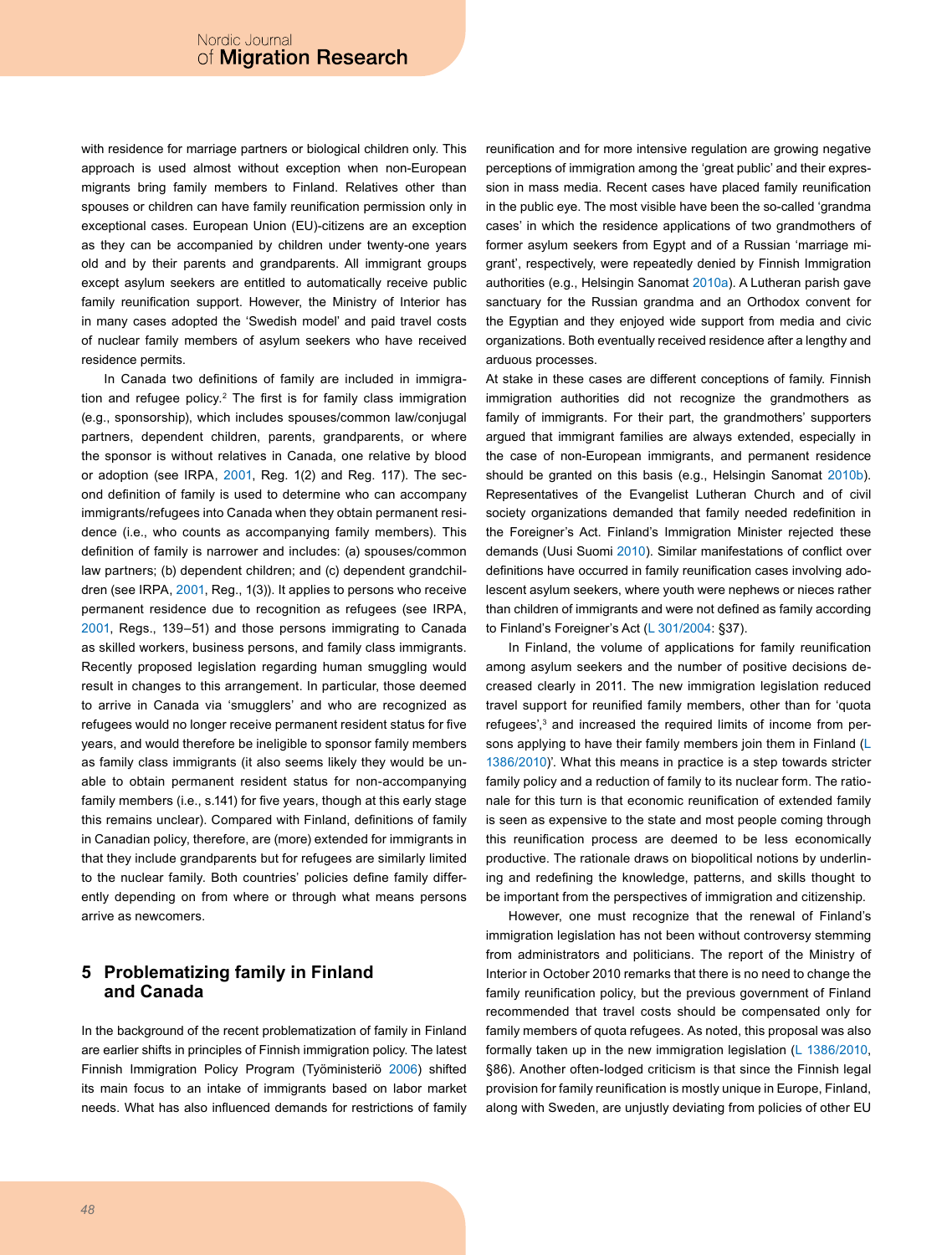countries (Helsingin Sanomat [2010c](#page-10-25)). Finnish refugee and immigration policy depends on EU regulations and decisions on immigration and border affairs. The European Council directive [\(2003/86/EY](#page-9-10)) on EU and non-EU citizens' right to family reunification regulates governmental and juridical practices. This directive defines family similar to existing Finnish immigration legislation as parents and their biological or adopted children. This directive allows member states to define details of their reunification policies in relation to security, health, income, housing, inhabitation and integration requirements. The EC directive asserts that 'the entry and stay of a family member can be dismissed due to reasons related to public order, national security or public health'. EU directives and administrative decisions have a major discursive influence on debates over who is a suitable subject of family class immigration to Finland. These directives and for instance, the Schengen agreement (see Walters 2002) that regulates movement of people to and within the EU, favour movement of EU citizens over non-Europeans and their extended families. This especially influences justifications of family formulations regarding quota refugees and asylum seekers.[4](#page-9-11)

In Canada recognizing shifts in emphasis that commenced in the early 1980s towards 'independent' and 'business' immigrant classes, on the one hand, and away from 'family' and 'humanitarian' (i.e., refugee) class immigrants, on the other hand, is vital to understanding the current problematization of family in this domain. The first Canadian study of the integration of family class immigrants – understood as a separate administrable category of government – was conducted in 1984 (Canada [1984](#page-9-12)). The dominant assumption that has emerged since is that persons gaining permanent resident status through the family class do not contribute to the national economy. Family immigrants are therefore deemed 'inefficient' and part of a maligned 'social' stream, like in the Finnish case. This shift is inseparable from the rise of human capital theory as a form of economic knowledge deployed in the immigration policy realm (see Becker and Becker [1997\)](#page-9-13). Beginning in the 1990s some of this knowledge has been produced through new research funding provided by the Department of Citizenship and Immigration and funneled through the massive 'Metropolis Project' established in Canada's largest cities. It is one component of a policy that seeks to decide a migrant's worth based on their potential contribution to the economy (e.g., Akbari [1999](#page-9-14)). Human capital theory celebrates the putative 'economic' immigrant classes or *Homo Economicus*  (see Ley [2003\)](#page-10-26) and de-emphasizes family class immigration. The dominant conclusion that emerges is that 'economic' classes help fuel Canada's economy, while 'family' and 'humanitarian' classes are an 'inefficient' drag on economic growth partially due to their disproportionate use of social services. Extended family in particular is said to fall into this category.

Commonly touted to mark the end of Canada's racist policy of 'preferred' (Western) nations from which to select immigrants, Canada's point selection system introduced in 1967 has undergone various adjustments since inception, some of which correspond

with the new dominant assumption about the family class. This assumption is seen, for example, in the work of Reitz [\(2003](#page-10-27): 174), who writes:

Canada has upgraded its selection criteria several times, with diminishing effects. Skills hurdles were raised, new economic categories for entrepreneurs and investors were introduced, and 'family-class' eligibility was reduced. Even the significant changes made to Canadian immigration selection in the early 1990s appear so far to have yielded little benefit.

In this context accompanying family members of asylum seekers become doubly problematic (Lippert [1998a\)](#page-10-28). Asylum-seekers are generally deemed to avoid screening for economic potential and therefore any accompanying family members (especially excluded extended family members) are deemed even further removed from official scrutiny. These migrants are thus thought to be even less apt to integrate into Canadian society and governmentally speaking, less likely to enhance the population's 'wealth, health, and happiness' (Rose & Miller 1992: 174).

For decades Canada's immigration policy has allowed permanent residents to sponsor parents and grandparents to enter Canada as immigrants. Before 1993 extended family members could be sponsored as assisted relatives, provided the applicant achieved enough points through the point system and the sponsor in Canada met financial requirements and agreed to support the relative during initial years of integration. A 1993 decision eliminated this class (CCR [1995:](#page-9-15) 49). In a major document that preceded passage of Canada's latest [\(2001\)](#page-11-0) Immigration Act, a telling rationale for emphasizing nuclear over extended family and easing their application process is proffered. The former's

presence is crucial to the emotional, and often economic, wellbeing of thousands of Canadians. . . We view the situations for parents and grandparents very differently. There is rarely the sort of primary emotional dependency between independent adults living in Canada and their parents living abroad that one finds between a husband and wife, or a parent and a young child. Few countries accord such an extraordinary privilege to the parents of adult residents . . . parents will remain subject to the 'excessive costs on health or social services' provisions of the present law, for obvious reasons. (Canada [1998](#page-9-16): 49–50)

Of particular interest in this 1998 excerpt, and a point we return to below, is the assumed 'emotional' aspect and the suggestion that nuclear family will provide financial ('economic') support to migrants (there are contracts and other technologies in place that promise to ensure this). But more significant here is the family's role as a tool to secure the emotional well-being of incoming migrants. Immigration will eventually enhance the broader population given dwindling birth rates, but immigration will be more successful if family is first deployed to provide a form of affective and financial security to newcomers.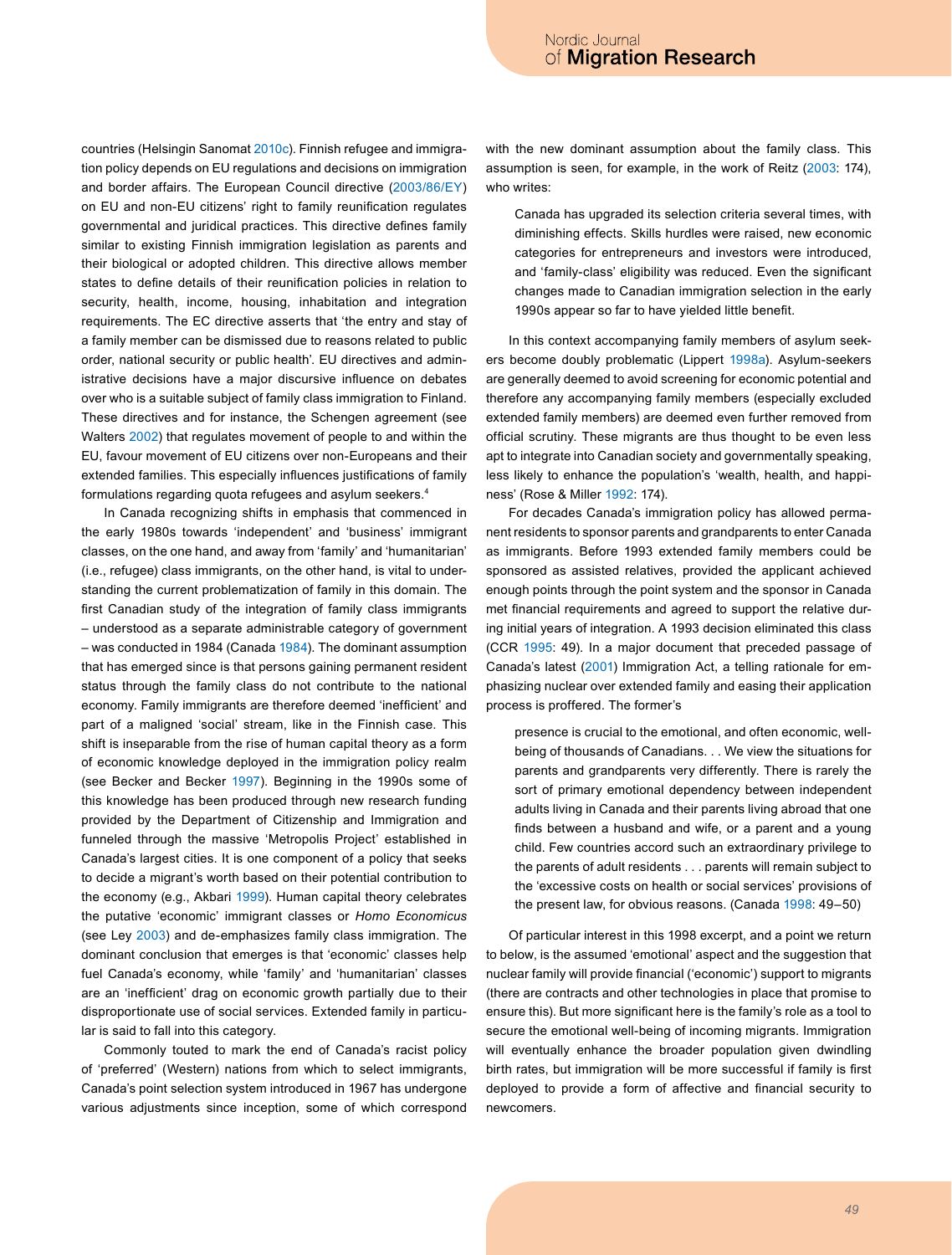In support of the notion of 'extended family' in 2005 the Minister of Citizenship and Immigration Volpe remarked that 'in many cultures, these parents and grandparents are essential childcare providers and supports, and their presence in the country will dramatically improve, for some immigrants, their situation in this country.' This accompanied a declaration that an additional 12,000 (more than the existing 6,000) parents and grandparents would be permitted to be sponsored and an increase of some \$72 million (CDN) to cover processing costs and integration once parents and grandparents arrived in Canada in 2005 and 2006 (Volpe 2005). This program would be short-lived due to the federal Liberal minority government's replacement with a Conservative minority government in the May 2006 election.

Reflecting the problematization of family in immigration and refugee policy is a February 2011 government proclamation announcing reductions in intake levels of family class immigrants, including extended family members, while levels of so-called economic (business and independent) immigrants, partially based on labor market needs, would be maintained. This garnered considerable media attention across Canada. Major urban newspapers such as Toronto's *Globe and Mail* and Vancouver's *Sun* published editorials, mostly in support of the announced changes (Globe and Mail 2011). The February 2011 announcement by the Conservative Immigration Minister, whose party has been since elected to a parliamentary majority government, is a further move towards the nuclear family and given this recent electoral outcome one which is unlikely to be reversed for several years. As in Finland, contestation over the family definition is also seen earlier in relation to several prominent cases, including those involving family members facing deportation and who had exhausted most appeals and were forced to request sanctuary from churches (see Lippert [2006\)](#page-10-9).

The rationales in Finland and Canada for why current policies are deemed problematic differ somewhat. For example, human capital discourse has been more influential in Canada than in Finland or in the EU. In the Finnish context a similar idea has been represented in discussions of the positive labor market effects of the families, but the value of extended families has clearly lost out to individuals active in labor markets. However, both countries are heading in the same direction, that is, away from recognition of extended and towards nuclear family. In both contexts this development clearly relates to the general 'economization' of immigration that entails favouring labor market immigrants over migration of refugees and extended families. Thus, immigration policy is increasingly thought to properly aim for cost-effectiveness and not the well-being of the elderly, children or adults comprising extended families.

An example of the rapprochement of Canadian and Finnish policy discourses is a seminar on future approaches of Finnish migration policy organized by the Migration Department of the Ministry of Interior and Finnish Immigration Service held in May 2011 in Turku, Finland. One of the keynote speakers in this seminar for immigration professionals was Howard Duncan from the International arm of the Metropolis Project, Ottawa, Canada. He presented and praised the present Canadian immigration policy model (Duncan [2011](#page-9-17)). Duncan's speech and newspaper interviews emphasized that immigration should be economically beneficial for receiving countries and their citizens and markets, and warned Finland about the risks of humanitarian migration. One risk, according to Duncan, is that humanitarian refugees, 'protected' by the Welfare State, fail to integrate into mainstream culture and labor markets. Another is that the mainstream population will become alienated from immigration policies and immigrants. Duncan's speech and interviews suggested economic values be held over humanitarian values when it comes to selecting immigrants and that Western 'easy-to-integrate' immigrants and nuclear families be given preference over extended families.

# **6 Contestation**

These basic trends identified above that involve a shift increasingly away from family reunification and within family designations, increasingly towardss nuclear family, are contested. This is because the sense of extended family is strong among non-Western immigrants, and because humanitarian discourses on immigration demand a verification of this nuclear family-centered view. In both countries the contestation over family is found at a number of political, legal and administrative sites. Although governmental discourse on immigrant families increasingly favours the nuclear family, cross tendencies and new academic and administrative definitions of family remain apparent. According to recent Finnish sociological research, 'nuclear-familyization' has been a trend in society for almost six decades, after Welfare State provisions started to develop (e.g., Utrio 1997). However, scholars are not unanimous about dimensions of family development; many also focus on to other family models, for instance, 'rainbow families', ecological communities, and indeed 'family cultures' of immigrants. These progressive demands relate to the liberal understanding of the primary nature of individual rights in relation to family: every individual has a right to choose how to define family for themselves (Forsberg [1994](#page-10-29); Jallinoja [2000\)](#page-10-30). This non-unanimity is evident in administrative fields where nascent understandings of family and its members have gained ground and new programs targeting families have appeared. As well, it is seen in the fact that both Finland and Canada have come to recognize same-sex partners for immigration purposes (LaViolette [2004](#page-10-31): 972–3).

International (e.g., United Nations 1948), EU-level (European Council [1950](#page-9-18)), and national human and civil rights regulations often challenge political decisions and administrative practices favouring nuclear family and related reunification in both countries too. This kind of 'self-reflexive battle for good governance' (cf. Dean [2010:](#page-9-0) 179) usually takes place in the courts. For Finland, on the EU-level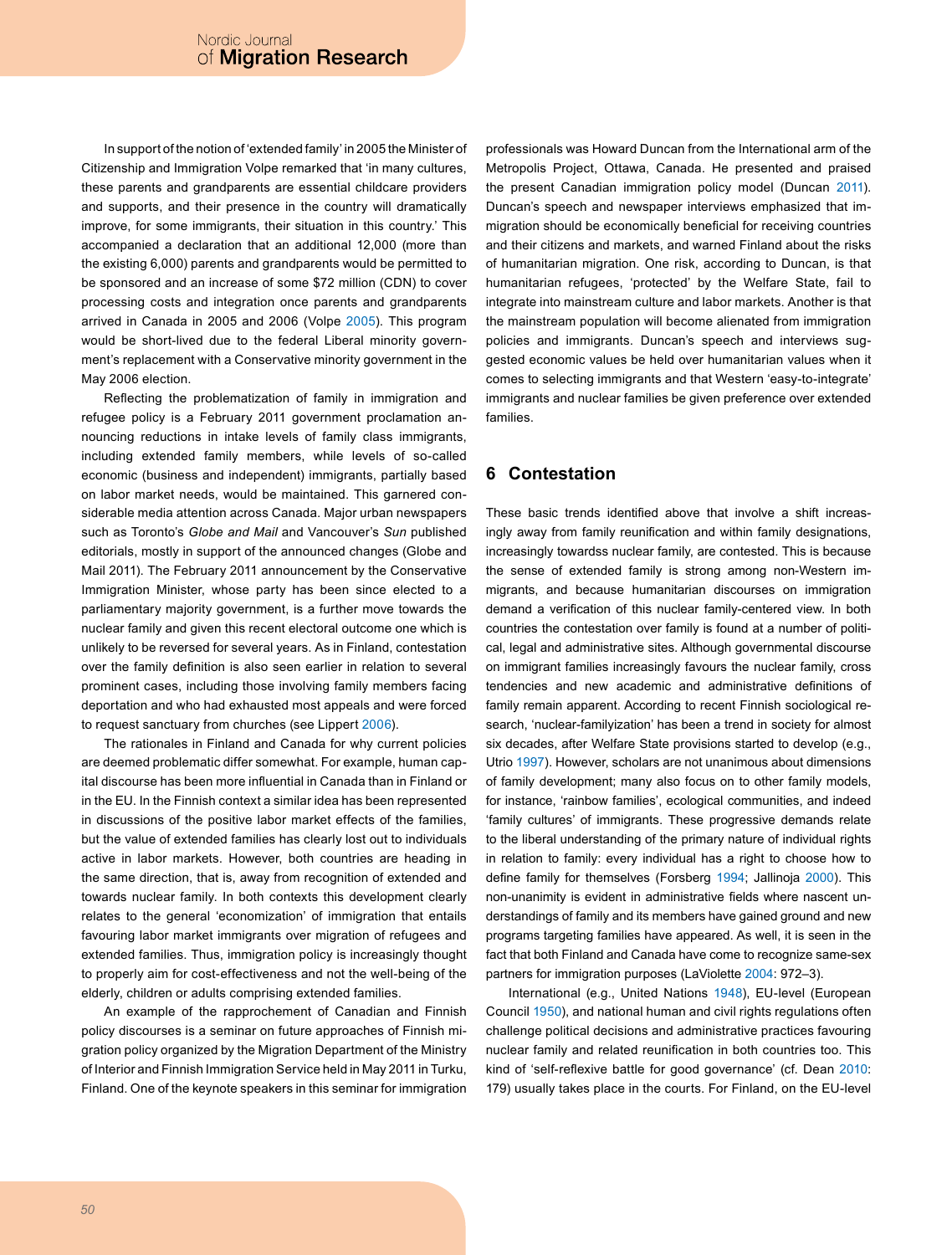this is usually the Court of Justice of the European Communities or when the human rights ombudsman of EU demands changes to the EU's or member states' actions. There are several cases, for instance, where European Parliament has instituted proceedings against the above directive and its implementation by claiming they offend basic rights to family life. However, in all cases the Court of Justice has rejected the action. At the national level in both Finland and Canada human and citizen rights clash with the national laws and administrative decisions on family reunification in district courts and appeal courts. Complaints at different court levels usually take place after applications for family reunification are denied and applicants and family members or supporters believe basic rights have been violated.

Lawyers representing family members of the 'grandmas' and supporting civil society organizations took the rejection of their residence applications to all court levels in Finland. Even Finland's president appealed for these individuals during proceedings. However, the decision of immigration authorities remained and the right to extended family was denied. In Canada, similar cases have made their way to Federal Court proceedings (see CCR [2008](#page-9-19)) and have been publicly supported by a range of opposition members of parliament (MPs) or lower level political authorities. These cases have also involved 'humanitarian and compassionate' applications to the Minister of Immigration for status with varying success (LaViolette [2004](#page-10-31); Lippert [2006](#page-10-9); CCR [2008](#page-9-19)). Part of the challenge stems from inside the apparatuses of reflexive government and juridical institutions focused on human and civil rights, which question existing family definitions. Some political parties, like the Green Party and the Left Alliance in Finland and the New Democrats and Liberals in Canada have also visibly campaigned for the extended family conception to some degree. In Canada, for example, contestation over the February 2011 announcement mentioned earlier gained further prominence when its reversal became a plank in the election platform of the federal Liberal Party. The Conservative government's policy announcement entered the only nationally-televised (English) federal leaders' debate of the recent 2011 federal election campaign through assertions by Liberal Party leader, Michael Ignatieff.<sup>[5](#page-9-20)</sup>

In public debate and practical contexts of organizing family relations of immigrants the major challengers to the dominant perception in Finland are refugee rights organizations, such as Suomen Pakolaisapury, Pakolaisneuvonta, Amnesty International Finland, Red Cross Finland, Evangelist Lutheran Church and its particular parishes, Free Movement Network, and other civil society organizations. Their discourse on families is unanimous on the point that refugees and immigrants should have a right to extended family in accordance with the international human and civil rights regulations, and for humanitarian reasons. Leading human and refugee rights organizations state:

Fast and equitable family reunification promotes integration. Many family members of refugees living in Finland live in extremely bad and dangerous conditions. Care about the family members and long-lasting family reunification process make integration more difficult and cause psychic problems. Too strict definition of family member lead also to the inhuman situations. If, for instance, some family member becomes eighteen during the application process the family reunification does not necessarily succeed. Grandparents do not belong to family according to the law. The prerequisites of family reunification have continuously been restricted by making the start of application process harder and increasing payments. … We demand that in the next government platform the prerequisites of family reunification are not restricted anymore. Instead the application process must be fastened so that the integration of immigrants intensifies. (Suomen Pakolaisapu [Finnish Refugee Council] *et al*. [2011](#page-11-1))

In Canada the Canadian Council for Refugees (the longest-standing and most prominent refugee advocacy umbrella organization), from at least 1995 onward, has made family reunification for refugees a priority (e.g., CCR [1995](#page-9-15), [2007](#page-9-21)). In a major 1995 report this organization remarked that

family reunification should thus be seen not only as something that is done for the private benefit of the individuals concerned; it also serves an extremely important functional role in helping those involved become financially independent and able to contribute in a positive way to the Canadian economy and the general good of the communities in which they live (CCR [1995](#page-9-15): 19).

Extended family is also recognized:

In the more traditional societies from which many refugees come . . . it is the extended family that serves as the basic unit for purposes of social organization. Grandparents, uncles, aunts and cousins may all play an important part in the care and nurture of children. In some societies grandparents play the most important role in raising children, leaving the parents free to work and earn the money needed to support the extended family (CCR [1995](#page-9-15): 49).

Taken together these discourses deem family to be a basic source of financial support and psychological well-being of individual migrants. There is much agreement that the family is an instrument of emotional and psychological security and that this contributes to economic security. As one Finnish commentator noted: 'The presence of family increases the commitment to work and society' (Työministeriö 2006: 4). Thus, the family is thought to work through the immigrant and refugee self and the family's absence will lead to problems in this sphere and in integration and population processes more broadly: 'the stress caused by separation from the family made it extremely difficult for them to concentrate on acquiring new language and job skills that would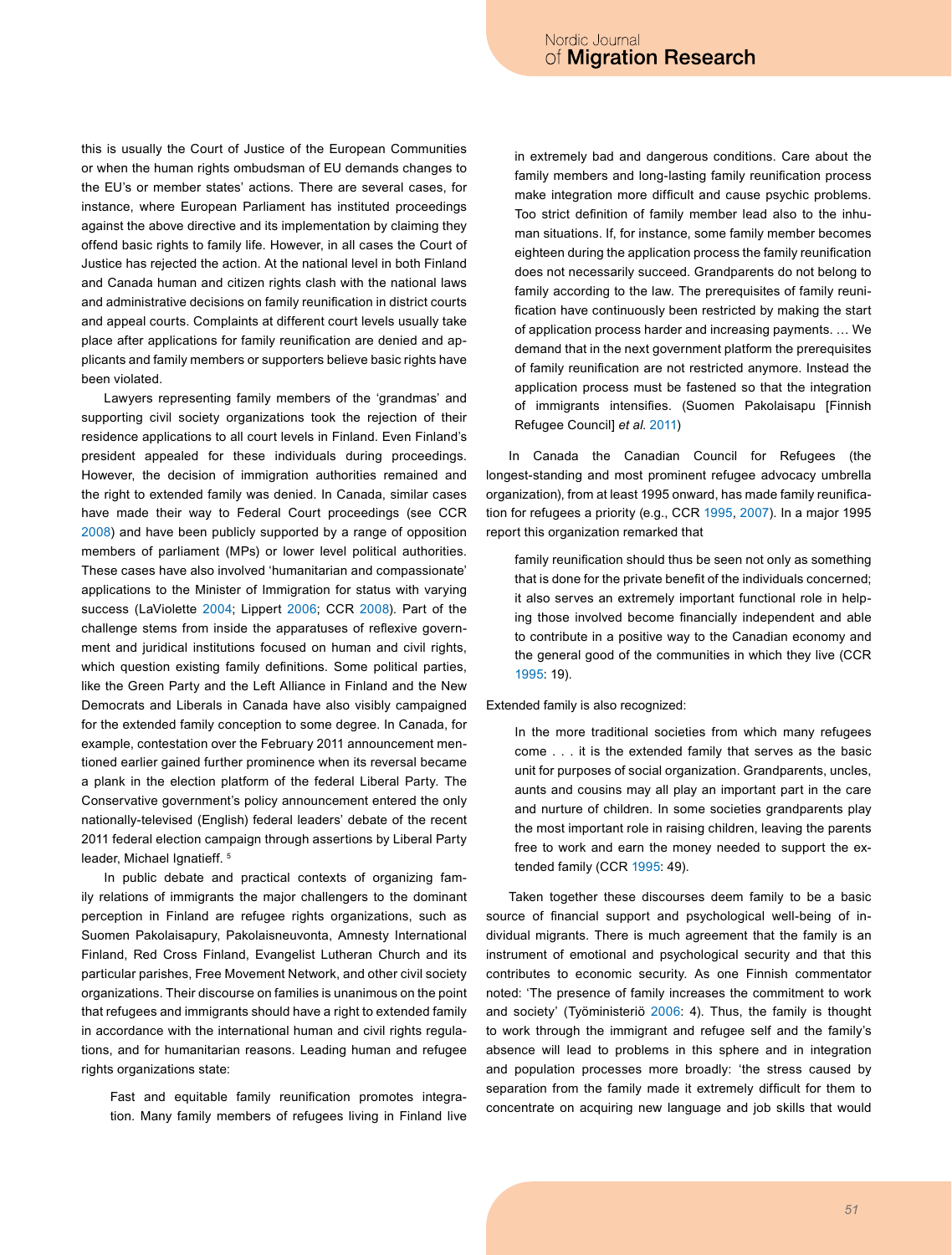enable them to become financially independent' (CCR [1995](#page-9-15): 18). Family is where social and cultural normalization of the newcomer should take place. It is deemed to be the primary site from which the fundamental part of the socialization process commences. The success of the formation of family is evaluated through how – as a functional basic unit – it manages to enlist its members into the host society: drafting children to education and wives to education and labor markets, while promoting the individual migrant's commitment to work life.

Yet almost never entering policy debates is whether family *should* be considered in selecting and encouraging newcomers to integrate into Finnish and Canadian societies at all. There is virtually no suggestion from state or civil society actors that individuals should immigrate without accompanying dependents or other family members. Contestation is about how family should be defined, not whether family should become part of integration assemblages. This rarely stated fact about this discourse in both countries is significant because it raises the question of why family might be present in policy in the first instance. Although family discourses stemming from immigration authorities and legislation and that of civil society actors tend to differ remarkably on how to define family, there is a significant like-mindedness on the role of the family in the integration of immigrants: families – no matter whether nuclear, extended, 'rainbow' or otherwise – are assigned a vital role when successful integration is discussed.

# **7 Neoconservative and neoliberal family**

The contestation described above is partially governmental in character, that is, it is about what kind of family will have a role in immigrant integration assemblages and therefore in the biopolitical enhancement of the broader population. A closer look begins to reveal what kind of governmental rationalities shape this policy. Family in immigration and refugee policy seems to lie at the nexus of at least two governmental rationalities, both biopolitical in character. One feature relevant to the governmental role of family and political support for extended family in immigration discourse is its close link to domestic work and childcare (or normalization of the young). In encouraging rather than restricting immigration of parents and grandparents and in recognizing extended family, as in Larner's ([2000](#page-10-12)) analysis noted earlier, one sees how neoliberal constructions of family may articulate with neoconservative formulations.

In Canada the 2011 announcement of reduction in the numbers of family reunification met with serious opposition from MPs in opposition parties, and from civil society groups, especially those closely associated with integration. For example, the former Liberal Minister of Immigration Volpe, cited earlier, at this point an opposition MP, remarked about the 2011 changes: 'The Conservatives tell families to be responsible for their own childcare when parents go to work [upon gaining power in 2006 the Conservative government refused to fund childcare through federal means and instead promoted a traditional, neoconservative understanding of family that imagines one parent remaining at home], but the fact is new Canadians entering the workforce often rely on parents and grandparents for childcare and help around the home. They are taking away a necessary support system.' Similarly, following this decision the head of the major Chinese immigrant settlement organization in Vancouver (S.U.C.C.E.S.S.) remarked: 'Traditionally for Asian Immigrants, the reunion with grandparents is very important. Parents rely on them for childcare and our community looks after grandparents. They are not a financial burden' (Fournier [2011](#page-10-1)). Thus, extended family is invoked as other than a 'financial burden', making family valuable primarily in replacing the need for state funding. This emphasis on care giving is repeated in the major report on family noted above where the CCR recommended

recognizing extended family in the case of intimate caregivers . . . would be desirable if present policy were relaxed to permit key care givers to be included in the core [i.e., nuclear] family unit that is eligible for expedited reunification.

But even here numerical limits were recognized: '. . . but common sense must be exercised to ensure that such flexibility does not enlarge exponentially the number of people eligible for expedited landing in the family class' (CCR [1995](#page-9-15): 51).

Similar overlap in rationalities and discourses exist in Finnish policy and civil society debates. The MPs and opposition members – except for the nationalistic-populist party ('The Finns') and some Right-wing MPs – usually stood against the government's family policy plans in relation to renewal of the Integration Law in 2010. However, many Social Democratic Party MPs took a stand similar to the government's: 'family' in immigration policies should be understood as nuclear. As mentioned earlier, cost-effective labor market immigration has a dominant position in Finnish policy and political discourses. This direction is a hybrid of neoconservative and neoliberal rationalities because although it favours the nuclear family model and highlights the primary nature of the traditional Finnish values and the security of society, individuals and families, and sometimes even the bloodline principle of citizenship, it does so not primarily for the family itself, but for the working capacity and productivity of each individual and of the whole population through each individual. And although human rights-oriented civil society actors, parishes, churches and some Left-wing and Green politicians point to refugees' right to extended family, they often use statements and justifications consistent with neoliberalism that emphasize capacities of the individual, as in the Canadian case. Extended family is needed to help those of working age participate in working life by attending to children at home.

Neoconservative conceptions privilege the traditional sexual division of labor in the family, with women remaining in unpaid domestic work at home. Failure to extend family to grandparents is consonant in many cases with encouraging women to remain at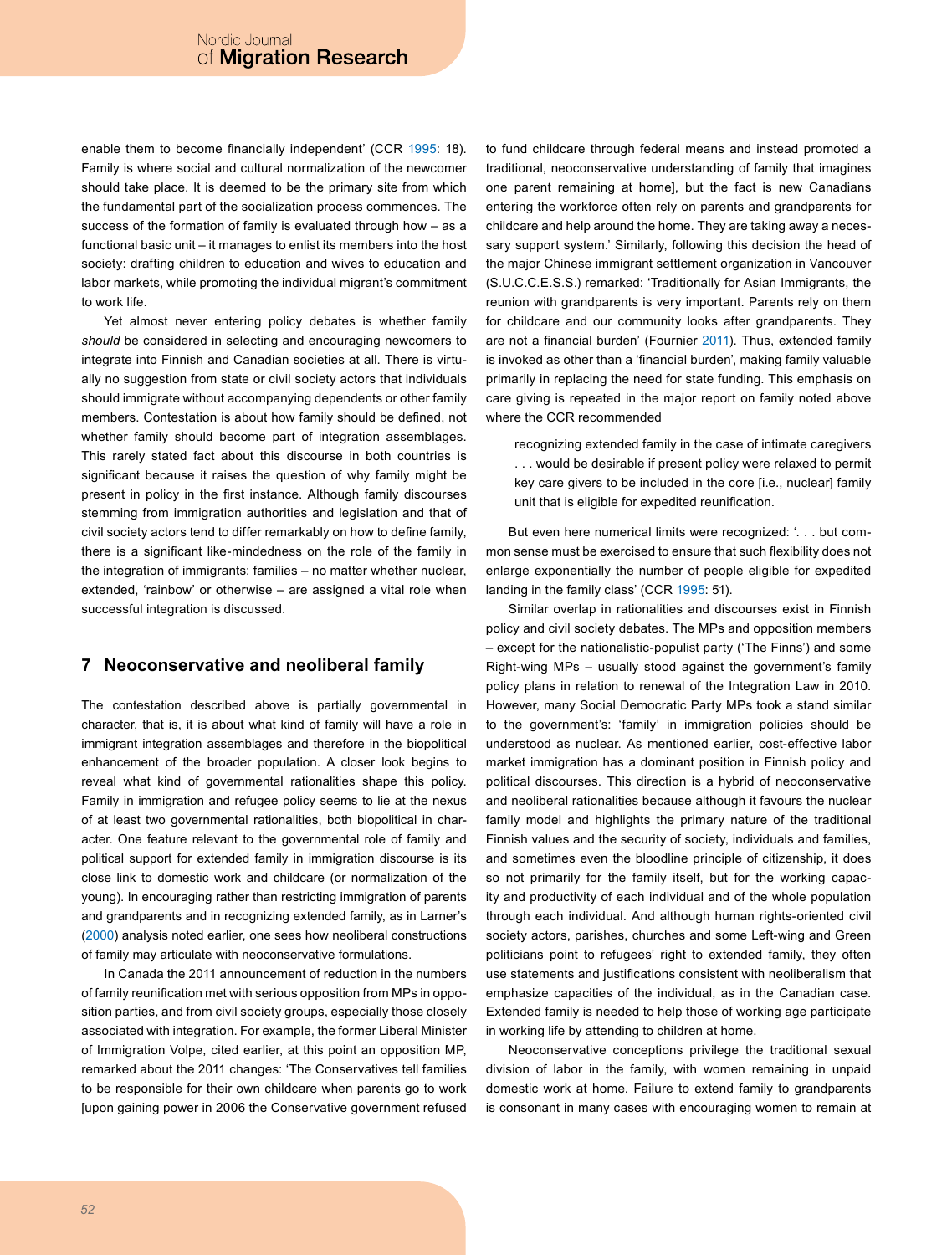home. Neoliberal conceptions, however, presume parents (or conjugal partners) have paid employment outside the home, in which case extended family members become a means of allowing this to happen, in that they potentially remove the need for significant federal state funding for childcare. The neoliberal conception allows for deployment of extended family to the extent that grandparents or other relatives such as uncles and aunts will be enlisted to provide domestic childcare, thus permitting parents to engage in paid work outside home (as commentators have articulated).

In Canadian and Finnish immigration and refugee policy, the question of differences between the two rationalities only rarely touches *explicitly* upon domestic work and gender roles. More often explicitly mentioned is the role of family in enhancing individual integration into labor markets and the dominant culture. Both rationalities expressed in the policy discourses are hostile to welfarism and state paternalism while linking nuclear family to the economy. They emphasize the significance of family ties for individuals' integration. Both rationalities oppose extended family to the extent that this form does not explicitly develop the desired entrepreneurial spirit of individual immigrants. However, there are differences in emphasis. Neoconservative discourse, although opposing the 'Leftist state paternalism' in the form of gratuitous social services, advocates a strong state role in controlling the forms of immigrant families at the borders. This is manifest in statements about family in relation to national security: extended family is a potential risk as it makes easier for people to enter the country through fraudulent means. The main risk seems to be that these people "can leave without services supporting integration and thus head to exclusion" (Valtioneuvosto 2008: 58), which, in addition, can lead to radicalization. In Canada, provisions to confront this supposed risk were implemented in the 2001 Act (e.g., Reg., 117(9)(d) that created the 'excluded family members' category) (see CCR [2008\)](#page-9-19) and fuelled the widespread use of DNA identification (Baldassi [2007](#page-9-22)). Neoliberal rationality emphasizes the relatively free role of the nuclear family for the individual self-conduct it is thought to make possible. Thus, the neoliberal conception of family also allows for same-sex parents of children (Larner [2000:](#page-10-12) 256–7), which as noted earlier is recognized in Finnish and Canadian policy. This is consistent with the liberal notion of choosing one's own definition of family and contrasts with the neoconservative formulation of a traditional heterosexual nuclear family.

### **8 Conclusions**

There are similar patterns of definition and contestation over family in policies of Finland and Canada. In Finland the core of the dispute over family reunification lies in differing conceptions of family between refugees (mainly from Africa, but also the Middle-East and Russia) and the Finnish Refugee Administration. The former conceptualize family as extended, consisting of father, mother, children, grandparents, and sometimes cousins of children and siblings of the mother or father. The latter defines it in accordance with the nuclear family concept. These two are in conflict when decisions about the residence permits of family members are made. A similar dispute is evident in Canada, with nuclear family being juxtaposed to extended family. The right to family in both countries tends to be limited for non-European and non-North American 'others' for economic reasons.

In refugee and immigration policies in Finland and Canada the family is anticipated to integrate individuals from 'other cultures' into working life or educational pursuits. The value of family is to create capacities through which individual migrants can cope in a political culture of liberalism and nationalism. Both neoconservative and neoliberal rationalities show a disdain for state-funded services and suggest that – mainly nuclear – families are needed for raising the productivity of individuals and ultimately maintaining national populations. Extended families with elderly or other persons that are typically deemed 'non-productive', especially through human capital knowledge, are more and more seen as a financial burden to the state, except to the extent that they will provide free care to children from nuclear family units along with emotional labor, therefore freeing both parents to engage the paid labor market without burdening the state.

There are two other similarities in Finnish and Canadian discourses about the family and in how it is being contested that are worth underscoring. First, although Finland accepts a smaller absolute number of family members compared with Canada (which has had 'family class' immigration for a long period), the relative restrictions and nature of the contestations are remarkably similar. In both, the argument for extended family as governmental is debated by political parties and otherwise is present in political discourse (such as a federal leaders' debate during an election period). Second, the contestation over family is not only *political* but *governmental* in both countries. In other words, family is recognized and touted not only for its inherent value in traditional politics, but also because family is in some way governmental and thus serves biopolitical aims. Our closer reading of this contestation, and to some extent of the shifts in immigration and refugee policy occurring in both countries, is suggestive of the presence of two governmental rationalities: one neoliberal, one neoconservative. Family therefore lies deeply embedded at the crossroads of two rationalities within the complex integration assemblages of both Finland and Canada. One implication of this analysis is that any serious effort to halt or reverse more restrictive immigration and refugee policy trends noted above and to establish more progressive policies consistent with alternative governmental rationalities in these countries will first require coming to terms with the complexity of family in relation to integration, its varied roles and types, and the formidable intellectual challenge this complexity represents.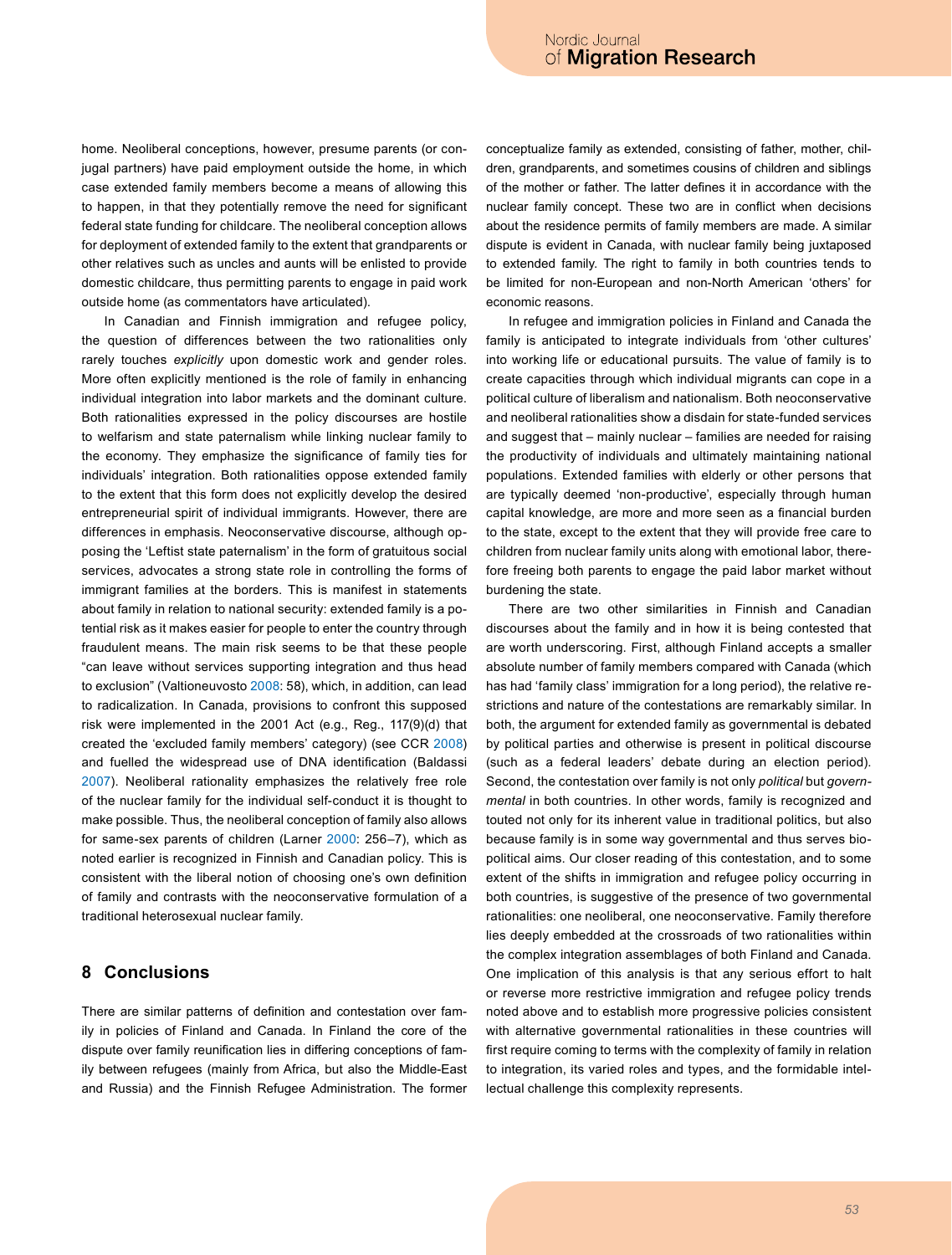**Randy K. Lippert** is professor of sociology and criminology at the University of Windsor. He specializes in governance, surveillance, and socio-legal studies. He is the author of *Sanctuary, Sovereignty, Sacrifice: Canadian Sanctuary Incidents, Power, and Law* (UBC Press, 2006) and co-editor (with S. Rehaag) of *Sanctuary Practices in International Perspective: Migration, Citizenship, and Social Movements* (Glasshouse, 2012) and (with D. Lyon and A. Doyle) of *Eyes Everywhere: the Global Growth of Camera Surveillance* (Routledge, 2011)

**Miikka Pyykkönen** is a senior lecturer in the Master's program in cultural policy at the University of Jyväskylä. He specializes in politics of cultural diversity and multiculturalism, civil society, and Foucaultian methodology and analytics of power. His recent publications have, for instance, dealt with transformations of cultural policy, theoretical conception of civil society, historical governance of the Roma and Sami in Finland and immigrant associations in Finland.

# **Notes**

<span id="page-9-7"></span>1. Most governmentality studies are case studies. Our comparative approach seeks to discern similarities in two countries

### between governmental discourses on the family. For this effort we collected and analyzed a wide variety of legal, programmatic, and media texts pertaining to immigration and refugee admission and integration in Canada and Finland.

- <span id="page-9-8"></span>2. There is a third definition relevant to refugees for purposes of the Safe Third Country Agreement between Canada and the United States that is beyond the scope of this article but which nonetheless underscores the fact that, like Finland's policies in relation to the EU, Canada's policies are also subject to external influences and agreements pertaining to migration control, in this case the policies of the United States.
- <span id="page-9-9"></span>3. A quota refugee is '[a] person whom the United Nations High Commissioner for Refugees has granted refugee status and who has been granted an entry permit within the budgeted limit of the refugee quota' http://www.migri.fi/netcomm/content. asp?path=2761&language=EN#Q Accessed June 5, 2011.
- <span id="page-9-11"></span>4. A similar, albeit less significant external pressure stems from Canada's Safe Third Country agreement with the United States, which encourages Canada and the U.S. to 'harmonize' refugee policies.
- <span id="page-9-20"></span>5. Liberal and Conservative federal political parties are the largest in Canada and the only parties to have formed government in Canada's parliamentary system since confederation in 1867.

#### **References**

- <span id="page-9-14"></span>*Akbari, A 1999, ''Immigrant 'quality' in Canada: More direct evidence of human capital content, 1956–1994', International migration review 33: 156–7.*
- <span id="page-9-3"></span>*Amuedo-Dorantes, C & Mundra, K 2007, 'Social networks and their impact on the earnings of Mexican migrants', Demography 44(4): 849–863.*
- <span id="page-9-1"></span>*Ashenden, S 1996, 'Reflexive governance and child sexual abuse: Liberal welfare rationality and the Cleveland inquiry' Economy and society 25(1): 64–88.*
- <span id="page-9-22"></span>*Baldassi, C 2007, 'DNA, Discrimination and the definition of "Family Class': M.A.O. v. Canada (Minister of Citizenship and Immigration)' Journal of law and policy 21: 5–25.*
- <span id="page-9-13"></span>*Becker, G & Becker, G 1997, The economics of life. McGraw-Hill.*
- <span id="page-9-5"></span>*Boyd, S 1989, 'From Gender-Specificity to Gender-Neutrality? Ideologies in Canadian child custody law', pp. 126–57 in C. (ed.) Child custody and the politics of gender. London, Routledge.*
- <span id="page-9-6"></span>*Boyd, S 1994, '(Re)Placing the State: Family, law and oppression', canadian Journal of law and society 9(1): 39–73.*
- <span id="page-9-12"></span>*Canada 1984, Family class immigrants to Canada, 1981-1984: labour force activity aspects. Ottawa: Employment and Immigration Canada.*
- <span id="page-9-16"></span>*Canada 1998, Not just numbers: A canadian framework for future immigration. Immigration Legislative Review. Citizenship and Immigration.*
- <span id="page-9-15"></span>*Canadian Council for Refugees (CCR) 1995, Refugee Family Reunification*
- *Report of the Canadian Council for Refugees Task Force on Family Reunification. July.*
- <span id="page-9-21"></span>*Canadian Council for Refugees (CCR) 2007, 'Family Separation: Who Pays the Cost?' Backgrounder. January.*
- <span id="page-9-19"></span>*Canadian Council for Refugees (CCR) 2008, 'Families never to be united: Excluded Family Members' April.*
- <span id="page-9-4"></span>*Dahlstedt, M 2009, 'Parental governmentality: Involving 'immigrant parents' in Swedish schools', British journal of sociology of education 30 (2):193–205.*
- <span id="page-9-0"></span>*Dean, M 2010, Governnmentality: power and rule in modern society. (2nd ed.) London, Sage.*
- <span id="page-9-2"></span>*Donzelot, J 1979, The policing of families. New York, Pantheon Books.*
- <span id="page-9-17"></span>*Duncan, H 2011,'The Canadian model: Recruiting skilled labour and making them feel at home', speech at the seminar Suomeen töihin? Maahanmuutto ja tulevaisuuden osaajat suomalaisessa työelämässä in Turku 17–18 May, 2011.*
- <span id="page-9-18"></span>*European Council 1950, Convention for the protection of human rights and fundamental freedoms. Available from: <[http://con](http://conventions.coe.int/treaty/en/Treaties/Html/005.htm)[ventions.coe.int/treaty/en/Treaties/Html/005.htm](http://conventions.coe.int/treaty/en/Treaties/Html/005.htm)> Accessed March 13, 2011.*
- <span id="page-9-10"></span>*European Council directive (2003/86/EY). Right to family reunification.*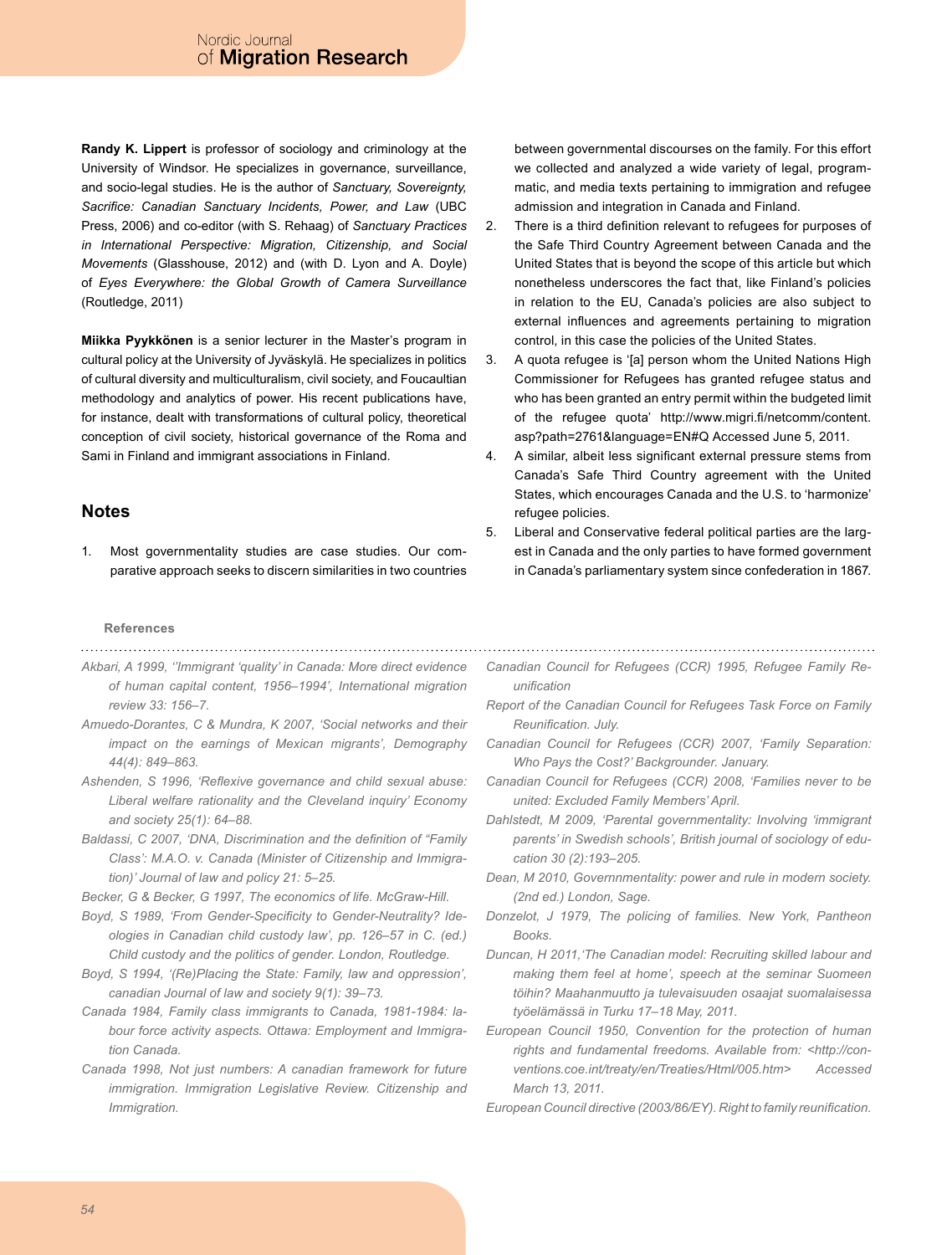- <span id="page-10-29"></span>*Forsberg, H 1994, Yksi ja monta perhettä. Tutkimus sosiaalityöntekijöiden perhetulkinnoista sosiaalitoimistotyössä. Helsinki, Stakes.*
- <span id="page-10-7"></span>*Foucault, M 1985, The history of sexuality Vol. 2: the use of pleasure. Transl. Robert Hurley. London, Penguin.*
- <span id="page-10-8"></span>*Foucault, M 1986, The history of sexuality Vol. 3: the care of self. Transl. Robert Hurley. New York, Vintage Books.*
- <span id="page-10-2"></span>*Foucault, M 1991,'Governmentality' in Graham Burchell, Colin Gordon ja Peter Miller (eds.): The foucault effect. studies in governmentality. Transl. Rosi Braidotti. London & Hemel Hempstead: Harvester Wheatsheaf, 87–104.*
- <span id="page-10-1"></span>*Foucault, M 2007, Security, territory, population. lectures at the collège de France 1977–78. Ed. Arnold I. Davidson, transl. Graham Burchell. New York, Palgrave Macmillan.*
- *Fournier, S 2011,'Vancouver: Asian community is furious over family reunification cuts', Postmedia News. February 16th.*
- *Globe and Mail 2011,'These immigration targets are sensible', Editorial. February 17th.*
- <span id="page-10-15"></span>*Gordon, M 1964, Assimilation in American life. The role of race, Religion and national origins. New York, Oxford University Press.*
- <span id="page-10-6"></span>*Gordon, C 1980,'Afterword', in Power/Knowledge: Selected interviews and other writings, 1972 -1977 by Michel Foucault, C. Gordon (ed.) New York, Pantheon.*
- *Helsingin kaupunki 1998, Helsingin kaupungin kotouttamisohjelma. Helsinki: Helsingin kaupunki.*
- <span id="page-10-22"></span>*Helsingin Sanomat, 2010a, 'Foreign Minister Stubb defends immigration and multiculturalism'. [http://www.hs.fi/english/article/Fo](http://www.hs.fi/english/article/Foreign+Minister+Stubb+defends+immigration+and+multiculturalism/1135254813307  Accessed May 1) [reign+Minister+Stubb+defends+immigration+and+multiculturali](http://www.hs.fi/english/article/Foreign+Minister+Stubb+defends+immigration+and+multiculturalism/1135254813307  Accessed May 1) [sm/1135254813307 Accessed May 1,](http://www.hs.fi/english/article/Foreign+Minister+Stubb+defends+immigration+and+multiculturalism/1135254813307  Accessed May 1) 2011.*
- <span id="page-10-23"></span>*Helsingin Sanomat, 2010b, 'Poliisi käännyttää myös venäläisen isoäidin pian', p A7.*
- <span id="page-10-25"></span>*Helsingin Sanomat, 2010c, 'Suomi leikkaa korvauksia perheenyhdistämismatkoissa', p. A8.*
- <span id="page-10-5"></span>*Hunt, A & Wickham, G 1994, Foucault and law: towards a sociology of law as governance. London, Pluto Press.*
- <span id="page-10-16"></span>*Jaakkola, M 1991, Suomen ulkomaalaiset: perhe, työ ja tulot. Työministeriö, Työpoliittinen tutkimus.*
- <span id="page-10-30"></span>*Jallinoja, R 2000, Perheen aika. Keuruu, Otava.*
- *L 493/1999. Laki maahanmuuttajien kotouttamisesta ja turvapaikanhakijoiden vastaanotosta.*
- <span id="page-10-24"></span>*L 1386/2010. Laki kotoutumisen edistämisestä.*
- <span id="page-10-21"></span>*L 301/2004. Ulkomaalaislaki.*
- <span id="page-10-12"></span>Larner, W 2000, 'Post-welfare state governance: Towards a code of *social and family responsibility', Social politics 245–65.*
- <span id="page-10-31"></span>*LaViolette, N 2004,'Coming out to Canada: The Immigration of samesex couples under the Immigration and Refugee Protection Act', McGill Law Journal 49: 969–1003.*
- <span id="page-10-26"></span>*Ley, D 2003, 'Seeking Homo Economicus: The Canadian state and the strange story of the Business Immigration Program', Annals of the association of american geographers 93(2): 426–41.*
- <span id="page-10-28"></span>*Lippert, R 1998a, 'Canadian refugee determination and advanced*

*liberal government', Canadian journal of law and society 13: 177–207*

- *Lippert, R 1998b, 'Rationalities and refugee resettlement', Economy and Society 27: 380–406.*
- <span id="page-10-9"></span>*Lippert, R 2006, Sanctuary, sovereignty, sacrifice: canadian sanctuary incidents, power, and law. vancouver: University of British Columbia Press.*
- <span id="page-10-3"></span>*Lippert, R 2010, 'Mundane and mutant devices of power: Business improvement districts and sanctuaries' European journal of cultural studies 13(4):477–94.*
- *Lippert, R & Stenson, K 2010, 'Advancing governmentality studies: Lessons from social constructionism', Theoretical criminology 14(4): 473–94.*
- <span id="page-10-18"></span>*Menjivar, C 2000, Fragmented ties: salvadoran immigrant networks in America. Berkeley, University of California Press.*
- *O'Malley, P 2001, 'Genealogy, systematisation and resistance in "Advanced Liberalism'', in G. Wickham & G. Pavlich (eds) Rethinking law, society and governance: foucault's bequest. Portland, Oregon: Hart Publishing.*
- <span id="page-10-11"></span>*Park, G & Lippert, R 2008, 'Legal aid's logics' Studies in Law, Politics, and Society, 45: 177–201.*
- <span id="page-10-19"></span>*Peltola, M 2009, Intergenerational relations in families with an immigrant background. Helsinki: Nuorisotutkimusseura.*
- <span id="page-10-20"></span>*Phinney, JS, Madden, T & Ong, A. 2000, 'Cultural values and intergenerational value discrepancies in immigrant and non-immigrant families', Child Development 71(2): 528–39.*
- <span id="page-10-10"></span>*Pratt, A 2005, Securing borders. Vancouver, University of British Columbia Press.*
- *Pyykkönen, M 2007, 'Integrating governmentality: Administrative expectations for immigrant associations in the integration of immigrants in Finland', Alternatives 32(2): 197–224.*
- *Rajas, J (forthcoming) 'Assemblage of pastoral power and sameness: A governmentality of integrating immigrant women' Nordic journal of migration research.*
- <span id="page-10-27"></span>*Reitz, J 2003, 'Educational expansion and employment success of immigrants in the United States and Canada, 1970–1990', Host societies and the reception of immigrants. J. Reitz (ed.), 151– 77. San Diego: Center for Comparative Immigration.*
- <span id="page-10-17"></span>*Rex, J & Tomlinson, S 1979, Colonial immigrants in Great Britain: A class analysis. London, Routledge and Kegan Paul.*
- <span id="page-10-13"></span>*Rose, N 1985, The psychological complex: psychology, politics and society in England. London, Routledge.*
- <span id="page-10-14"></span>*Rose, N 1987, 'Beyond the public/private Division: Law, power and the family', Journal of law and society 14: 61–76.*
- <span id="page-10-0"></span>*Rose, N 1992, 'Governing the enterprise self', In The values of the enterprise culture: the moral debate, P. Heelas & P Morris (eds) 141–64. London, Routledge.*
- <span id="page-10-4"></span>*Rose, N 1999, Powers of freedom. reframing political thought. Cambridge, Cambridge University Press.*
- *Rose, N & Miller, P 1992, 'Political power beyond the state: Problematics of government' The british journal of sociology 43(2):*